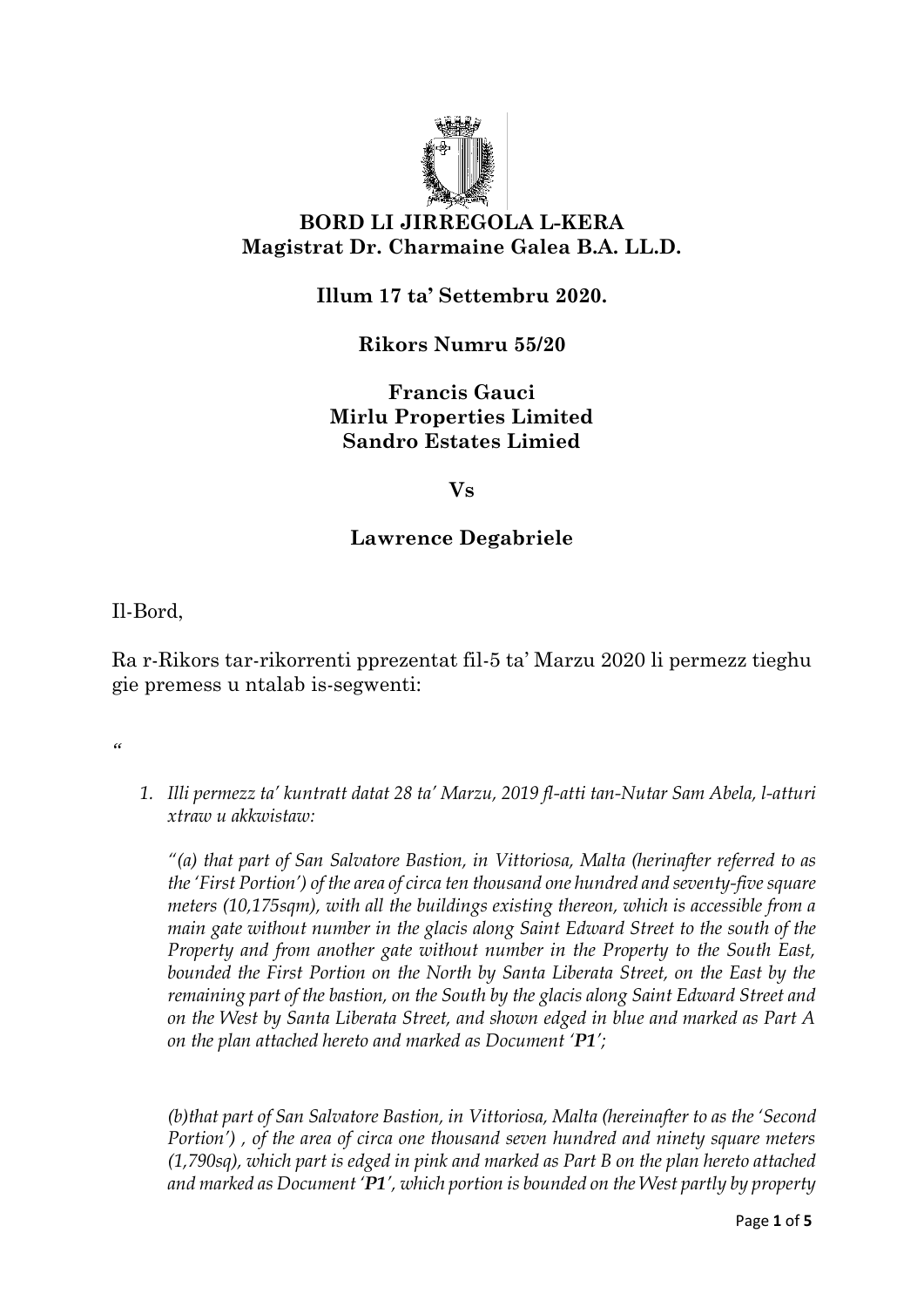*of the Government of Malta, on the East by Santa Liberata Street and on the South by Saint Edward Street, or with more accurate boundaries;*

*(c)any right, claim, or pretension which the Vendors have, including the right of use, on or in respect of that part of San Salvatore Bastion, in Vittoriosa,Malta ( hereinafter referred to as the 'Third Portion'), which part is edged in red and marked as Part C on the plan hereto attached and marked as Document 'P1', which portion is bounded on the west by the First Portion, on the East by a ditch which is the property of the Government and on the south by other property of the Government, or with more accurate boundaries;*

*(d) one-half (1/2) undivided share of any right, claim or pretension which the Vendors have including the right to receive compensation, on or in respect of that portion of land which has been taken by the Government of Malta for the construction thereon of a public road (hereinafter referred to as the 'Fourth Portion') which portion of land is edged in yellow and marked as Part D on the plan hereto attached and marked as Document 'P1'; as bounded on the west by the second Portion, on the east by the First Portion and on the Courth (recte: Fourth) by Saint Edward Street.*

*The First Portion, the Second Portion, the Third Portion and the Fourth Portion shall hereinafter collectively referred to as 'the Porperty'. The First Portion, the Second Portion, the Third Portion and the Fourth Portion include their relative airspace usque ad coelum and underlying land ".*

*U dan inkwantu għal:*

*"... Francis Gauci as to one-fourth (1/4) undivided share, onto the Purchaser Sandro Estates Limited as to one-fourth (1/4) undivided share and onto the Purchasers Mirlu Properties Limited as to one-half (1/2) undivided share". (dok. FG1).*

- *2. Illi l-konvenut qiegħed jokkupa parti mill-imsemmija proprjeta ossija garaxx u kien għalhekk li permezz ta' ittra uffiċjali datata 18 ta' Novembru, 2019 bin-numru 4547/2019 (dok. FG2), l-atturi talbuh sabiex huwa jiżgombra mill-imsemmija proprjeta minnu okkupata fi żmien xahar mir-reċizjoni tal-imsemmija ittra uffiċjali.*
- *3. Illi l-istess konvenut, permezz ta' ittra uffiċjali responsiva datata 19 ta' Diċembru, 2019 bin-numru 5038/19 (dok. FG3) stqarr li huwa ilu jokkupa l-fond imsemmi għal għexieren ta' snin u kien iħallas il-kera lill-Gvern ta' Malta, li irrikonoxxih bħala inkwilin u għalhekk mhux minnu li qiegħed jokkupa l-fond mingħajr titolu validu filliġi u li ma kien xejn ċar mill-kuntratt ta' akkwist tal-atturi li tali akkwist kien jinkludi l-garaxx mertu tal-ittra uffiċjali. Illi l-istess konvenut, f'diversi ċedoli ta' depożitu minnu magħmula indika dan il-fond bħala li jġib in-numru 4 (30), fi Triq San Dwardu, Birgu.*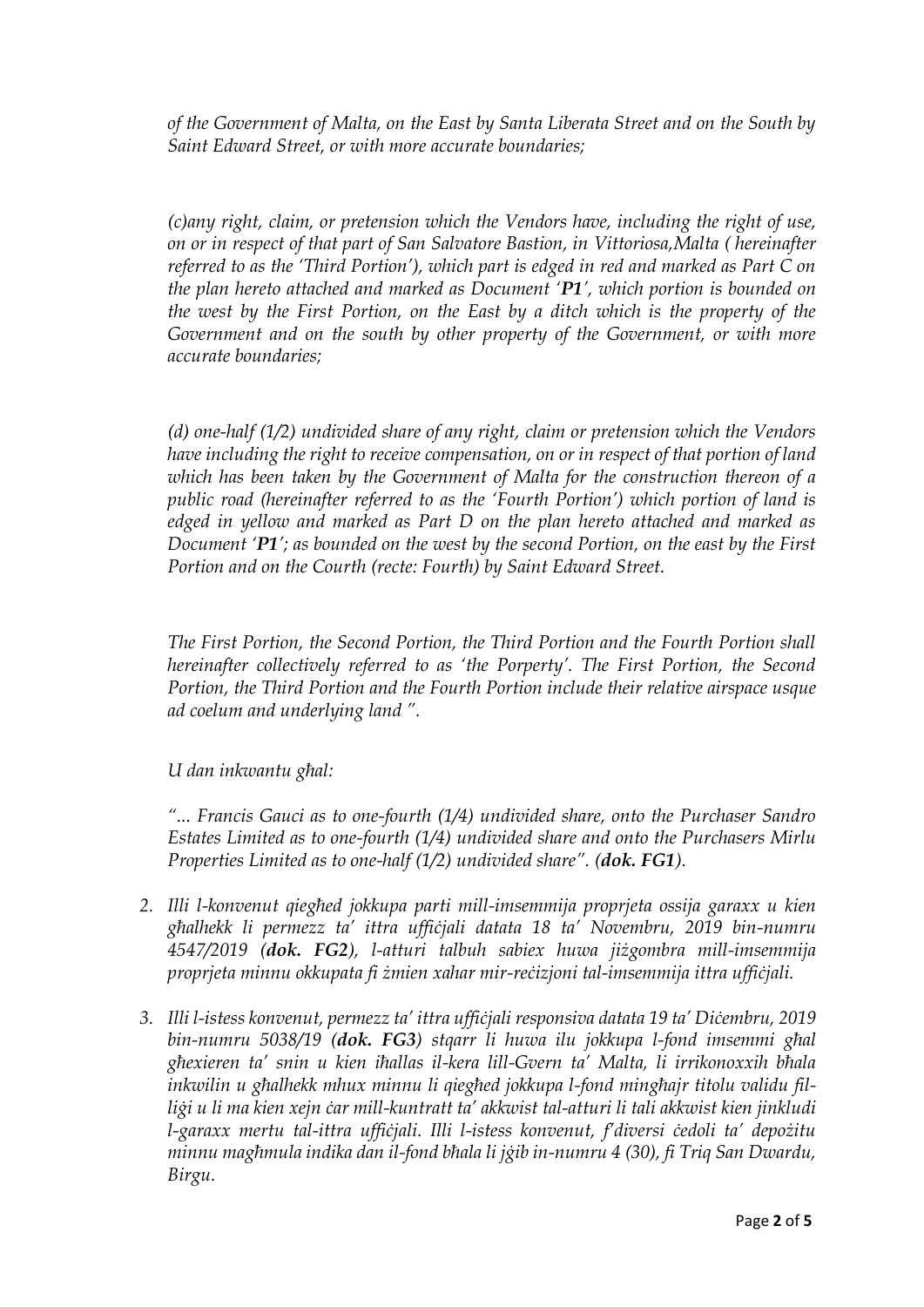- *4. Illi fi kliem il-konvenut stess, dan il-fond jużah bħala garaxx u minkejja li l-atturi talbuh jivvaka mill-istess fond, fit-terminu mogħti lilu, huwa baqa ma għamilx hekk.*
- *5. Illi l-atturi jiddikjaraw u l-attur Francis Gauci jikkonferma bil-gurament tiegħu li hu jaf il-fatti ta' din il-kawża personalment u li fil-fehma tiegħu l-konvenut ma għandux eċċezzjonijiet x'jagħti għat-talbiet tal-atturi, u għalhekk il-kawża tista tiġi deċiża ai termini tal-artikolu 16A tal-Kapitolu 69 tal-Liġijiet ta' Malta bid-dispensa tas-smiegħ.*

*JGĦID għalhekk il-konvenut, l-għaliex il-Bord ma għandux:*

- *1. JAQTA u jiddeċiedi din il-kawza ai termini tal-Artikolu 16A tal-Kapitolu 69 tal-Liġijiet ta' Malta u ċioe bid-dispensa tas-smiegħ;*
- *2. JIDDIKJARA li l-konvenut ma għandux dritt li jokkupa l-fond ossia garaxx li jinsab fi Triq San Dwardu, Birgu fis-Sur ta' San Salvatur (bl-indirizz indikat mill-istess konvenut bħala 4 (30), Triq San Dwardu, Birgu) u KONSEGWENTEMENT JORDNA l-iżgumbrament tiegħu mill-imsemmi fond fi żmien qasir u perentorju li jiġi lil prefiss;"*

Ra id-dikjarazzjoni guramentata ta' Francis Gauci a fol. 61 tal-process;

Ra n-Nota ipprezentata minn Lawrence Degabriele fis-7 ta' Settembru 2020 li permezz taghha elenka r-ragunijiet li abbazi taghhom ghandu jinghata lfakolta` li jikkontesta t-talbiet tar-rikorrenti;

Ra illi fis-seduta tal-lum deher l-intimat fejn talab li jikkontesta dawn ilproceduri peress li ghandu difiza x'jaghti;

Ra illi wara li sema' s-sottomissjonijiet qies li l-intimat ma ppruvax fuq bazi *prima facie* li ghandu eccezzjonijiet validi x'jaghti u ghaldaqstant il-Bord cahad it-talba tieghu biex jikkontesta dawn il-proceduri;

Ra l-atti u d-dokumenti kollha;

Ra li in vista li din hija procedura sommarja, il-Bord kellu jghaddi ghassentenza minnufih.

## **Ikkunsidra:**

Illi mir-rizultanzi processwali jirrizulta illi l-intimat kien jikri minghand id-Dipartiment ta' l-Artijiet, illum Awtorita` ta' l-Artijiet, il-fond ossia garaxx in kwistjoni. Jirrizulta wkoll illi l-ahhar ricevuta prezentata in atti rigward din il-kirja hija dik ghall-perjjodu bejn l-1 ta' Lulju 2007 u l-31 ta' Lulju 2007 (a fol. 103) wara liema hemm *vacuum*, bil-kirja tibda tigi depozitata taht l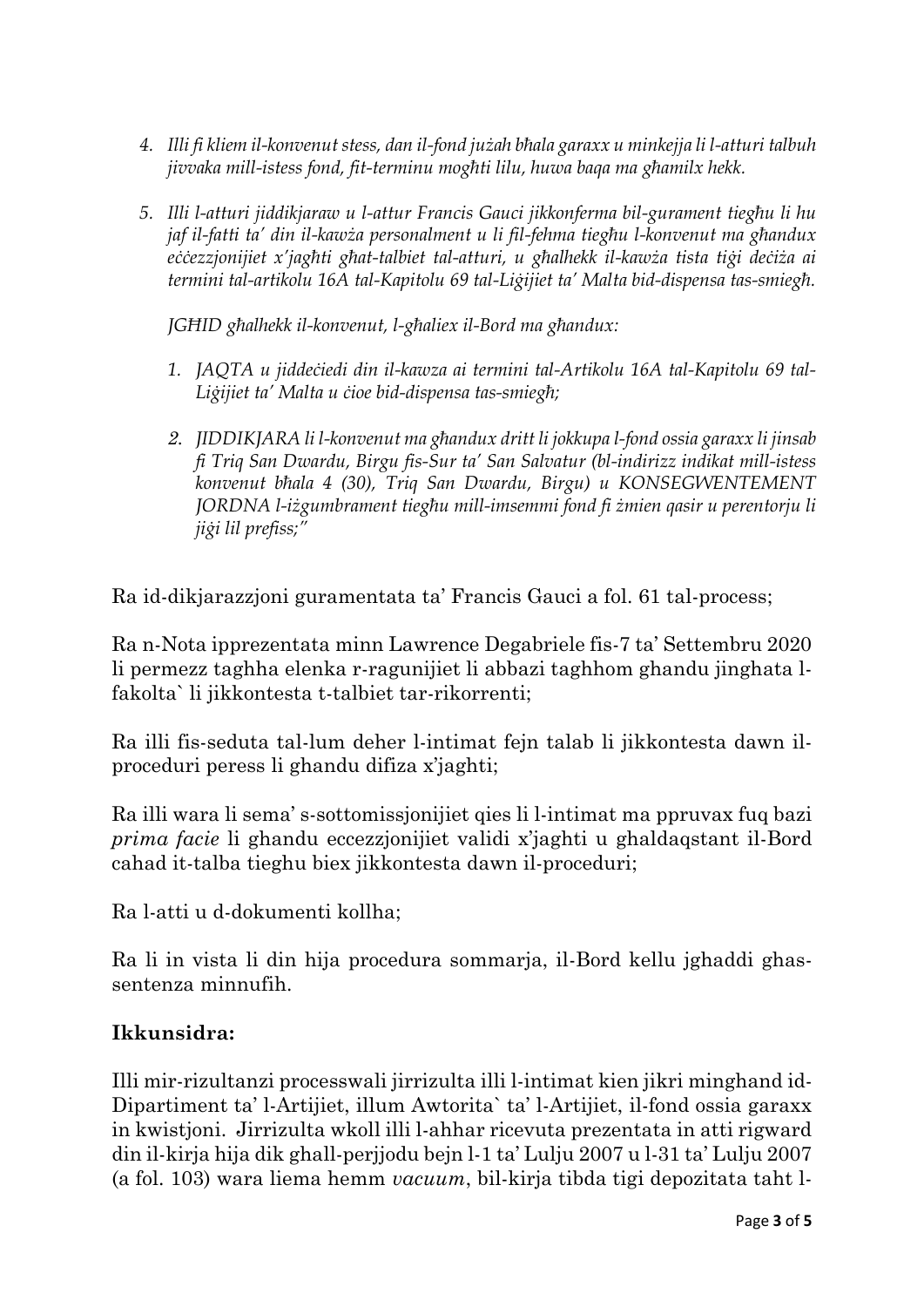Awtorita` tal-Qorti f'Jannar 2018 wara li gie premess fic-cedola ta' depozitu illi fis-sena 2011 il-Gvern kien irritorna lura l-hlas tal-kera ghax kien qieghed jikkontendi li l-fond in kwistjoni ilu sa mis-sena 1982 mhux proprjeta` tieghu (ara fol. 104).

Illi mill-kuntratti esebiti mar-rikors promutur jirrizulta illi fit-28 ta' Marzu 2019, ir-rikorrenti akkwistaw b'titolu ta' xiri minghand terzi diversi partijiet tas-Sur Ta' San Salvatur gewwa l-Birgu u dan kif ahjar deskritti fl-istess kuntatt esebit a fol.6 *et sequitur* tal-process u kif murija fil-pjanta annessa mal-istess kuntratt u mmarkata bhala Dokument P1 a fol. 50 talprocess.

Illi ma jirrizultax li hemm kontestazzjoni illi l-fond in kwisjtoni jifforma parti mill-proprjeta` akkwistata mir-rikorrenti. Ghalkemm fl-ittra ufficjali ipprezentata fid-19 ta' Dicembru 2019 u esebita a fol. 57 l-intimat kien ivventila l-kwistjoni illi mill-kuntratt ta' akkwist ma kienx car li l-fond in kwisjtoni kien inkluz fl-istess kuntratt, l-istess kwistjoni ma gietx ventilata fin-Nota tieghu tas-7 ta' Settembru 2020 li permezz taghha attakka lprocediment sommarju ordjern.

Illi l-Bord iqis illi ghalhekk, ir-rikorrenti, *qua* sidien tal-garaxx in kwistjoni kellhom dritt jippromwovu l-azzjoni sommarja odjerna stante li l-intimat, anke jekk fiz-zmien kien ihallas il-kera lil awtorita` governattiva, ma jista' jivvanta l-ebda titolu fil-konfront tar-rikorrenti. Huwa probabbli li lpredecessur tal-Awtorita` tal-Artijiet baqa' jircievi l-kirja nonostante li lart ma kinitx tieghu u nduna biss b'dan wara li l-predecessuri fit-titolu tarrikorrenti kienu talbu lir-rikorrent biex jizgombra mill-istess fond permezz ta' ittra datata 20 ta' Gunju 2008, liema ittra giet imwiegba fl-1 ta' Lulju 2008 mill-intimat li gharraf lis-sidien ta' dak iz-zmien li kien se jinforma lit-Taqsima Proprjeta` tal-Gvern bil-pretensjonijiet li kienu qeghdin jigu vantati fuq l-istess fond. Jirrizulta li sussegwentement il-predecessur tal-Awtorita` tal-Artijiet kien ha azzjoni ghaliex ma baqghax jaccetta l-kirja talfond in kwistjoni minghand l-intimat.

Illi ghalhekk, wara li l-Bord ra l-atti kollha iqis illi t-tieni talba tarrikorrenti hija misthoqqa.

## **Decide**

Ghal dawn il-motivi, dan il-Bord qieghed jaqta' u jiddeciedi billi jilqa' ttalbiet kollha tar-rikorrent u ai fini tat-tieni talba jordna lill-intimat Lawrence Degabriele jivvaka mill-fond ossia garaxx li jinsab fis-**Sur ta' San Salvatur numru 4 (30), Triq San Dwardu, Birgu** fi zmien disghin (90)